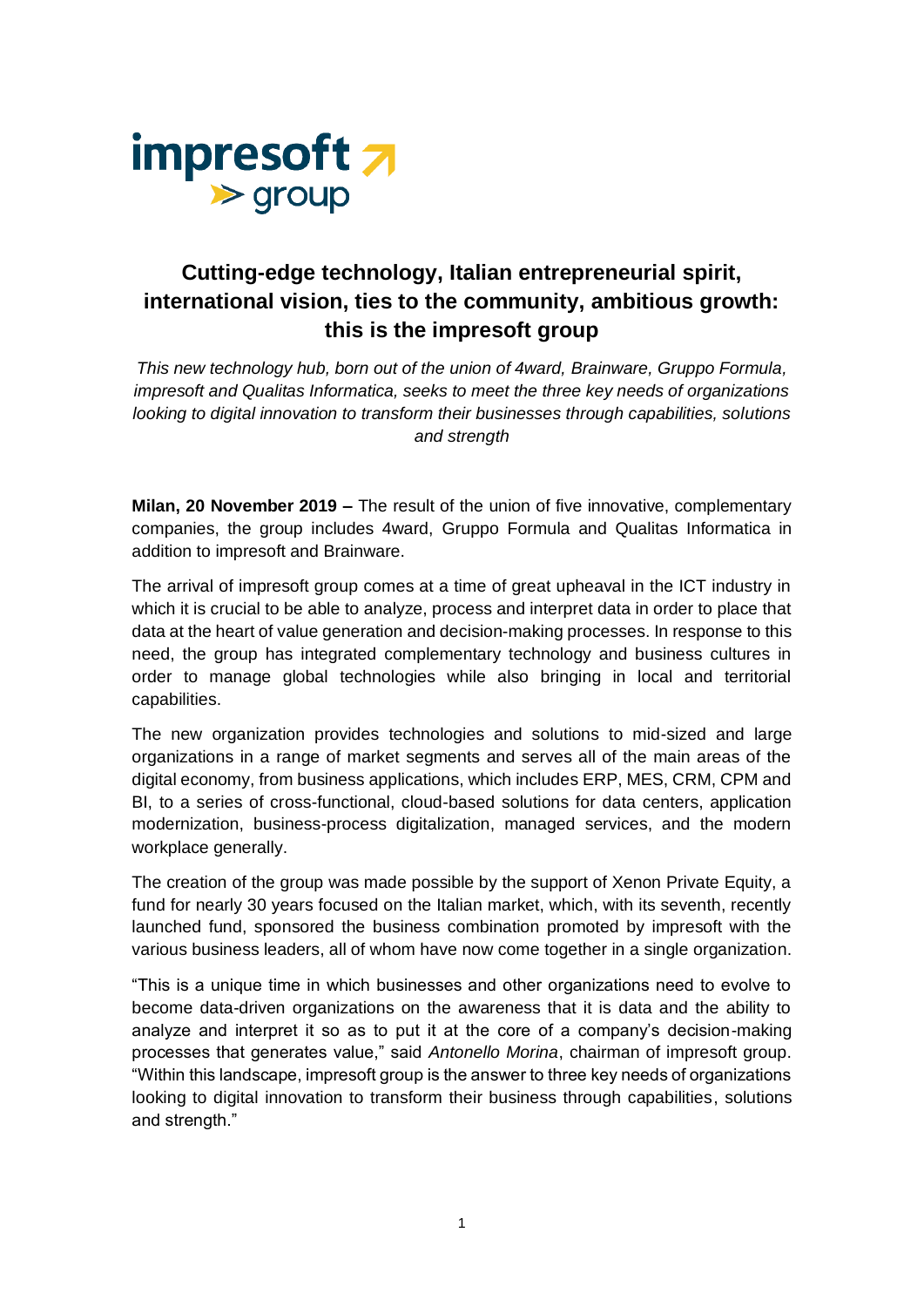"We chose to participate in the creation of impresoft group having seen that the project supported by Xenon Private Equity offered a guarantee of continuity with the past and would support our growth," said *Charles Tarbé*, VP and CEO of Gruppo Formula.

"The opportunity to broaden our range of services, our capabilities, and our reach are essential, differentiating factors that the new group will be able to express for our customers, employees and partners," said *Christian Parmigiani*, CEO of 4ward.

"In impresoft group, we've found the ideal partner with which to take advantage of and disseminate solutions and experience developed over the course of 30 years of doing business," said *Mauro Vassena*, CEO of Brainware.

"Our MES solution is internationally recognized and, with this union in impresoft group, an extraordinary and, I would say, unique synergy will be possible in order both to extend and strengthen our partner channel and to become a point of reference for Industry 4.0 and digital transformation," said *Sergio Gasparin*, CEO of Qualitas Informatica.,

"The aggregation of these five longstanding organizations and of those that are soon to follow will allow for significant cross-selling within the group so as to increase its relevance for customers and for their satisfaction, as well as, and above all, for the more effective hiring, motivating and training of human resources," said *Danilo Mangano*, chairman and CEO of Xenon Private Equity.

impresoft group is now one of Italy's leading ICT groups thanks to an ample value proposition through a single point of reference able to provide both continuity and innovation. The group has over €55 million in revenues, €11 million in EBITDA, a highdegree of financial solidity, and more than 3,000 active customers, as well as a workforce of more than 430 people, which is expected to soon grow even further, working in 18 locations throughout Italy and at one location abroad dedicated to research and development.

The companies involved in the operation are established information technology businesses, each with its own specific qualities and offering, and together they will integrate and provide a full portfolio that is able to meet the complex needs of a market that is undergoing a profound transformation.

- **4ward**: a multiple award-winning Microsoft Gold Partner with nearly 20 years of experience and focused on the cloud, digital transformation and innovative technologies.
- **Brainware**: with nearly 30 years of experience, Brainware focuses on CPM, BI, analytics and solutions for large-scale distribution.
- **Gruppo Formula**: with over 45 years of experience, this is one of Italy's leading systems integrators in the field of ERP software for mid-sized and large organizations.
- **Impresoft**: established in 2018 from the combination of longstanding companies in the ERP and CRM market.
- **Qualitas Informatica**: focused on MES and Industry 4.0, this is a company with over 30 years of experience as a point of reference within the manufacturing industry.